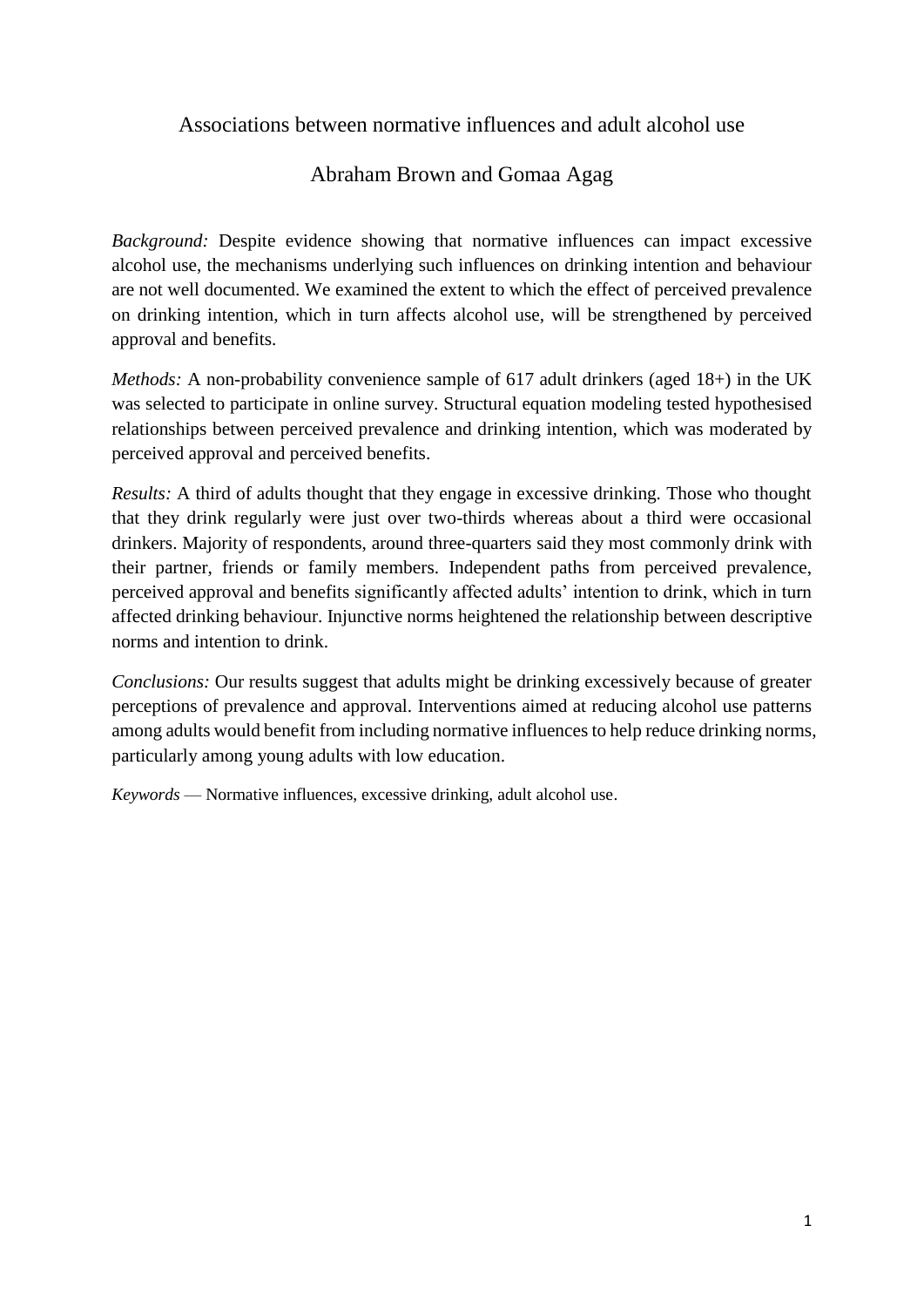### **1. Introduction**

The health burden of excessive alcohol consumption is well documented (Kaner et al., 2018, Patrick et al., 2017). Although several policies addressing excessive alcohol consumption exist, binge drinking remains a significant cause of preventable deaths in several jurisdictions, with a greater global cost to health than for tobacco (World Health Organisation (WHO), 2014). Heavy drinking is typically associated with multiple adverse health and social consequences such as unintentional injuries, violence, unintended pregnancy, and cardiovascular disease, with an estimated 2.3 million deaths per annum (Brewer & Swahn, 2005; Naimi et al., 2003, OECD, 2017). According to the Office for National Statistics (2017), prevalence among adults in the UK has fallen from 64.2% in 2005 to 56.9% in 2016 (WHO, 2017). Nonetheless, the UK is among the worst countries in the world for binge drinking (WHO, 2017). Altogether 28 per cent of adults in the UK are heavy drinkers, which is about twice as much as the global average. Evidence suggests that most alcohol related harm are not attributable to severe alcohol dependence but due to excessive drinkers who consume beyond the recommended drinking levels (Kaner et al., 2018). Among young adults, social cognitive factors such as perceived norms, motives and outcome expectancies are established predictors of excessive alcohol consumption (Neighbors et al., 2007; Rimal & Real, 2005). It is not surprising that effective interventions include normative perceptions such as descriptive and injunctive norms of alcohol use, which have been found to predict not only intention to use but also drinking behaviour. Little is known however about the mechanisms underlying the association between normative beliefs and outcome expectancies as predictors of alcohol use among adult population in the UK. This study is aimed to determine the association between perceived norms and outcome expectancies on intention to use alcohol among those from different sociodemographic groups, to inform health intervention development.

One group of particular interest is those from low social groups, who consistently report higher rates of alcohol use (Wallace et al., 2002; Hurcombe et al., 2010). As a consequence of the chronic high risk of this group, it is important to understand the normative environment for alcohol use among these groups. Given their heightened risk, further research is needed to examine the relationship between descriptive norms and outcome expectancies on alcohol use within this population.

## *1.1 Normative mechanisms on alcohol consumption*

Several interventions such as self-efficacy, fear-based and normative approaches have been used to reduce substance abuse and heavy drinking especially among young people (Bruvold, 1993; Dieterich et al., 2013; Hill et al., 2017). Increasingly, normative interventions are being used mainly because of the impressive emerging data on reduction in substance use and other problem behaviours (McAlaney et al., 2011; Bewick et al., 2013; Dieterich et al., 2013). Past research shows that normative perceptions shape behaviours mainly because of the rewards associated with conforming to the referent group behaviour and punishment for noncompliance (Dejong et al., 2006). Individuals tend to conform to erroneously perceived group norms as they wish to or feel pressured to follow imaginary peers (Perkins, 2003). For instance, studies have shown that young people tend to overestimate the permissiveness of peer attitudes and undesirable behaviour (descriptive norm) such as alcohol and tobacco use, or underestimate the extent to which peers engage in healthy behaviour (Bewick et al., 2013). Available data show that individuals use their perceptions of peer norms as a standard (approved behaviour – injunctive norm) against which to compare their own behaviours (Larimer et al., 2001; Neighbors et al., 2008).

Efforts to better understand the mechanisms of normative approaches have led to the conceptualisation of the Theory of Normative Social Behaviour (TNSB; Rimal & Real, 2005).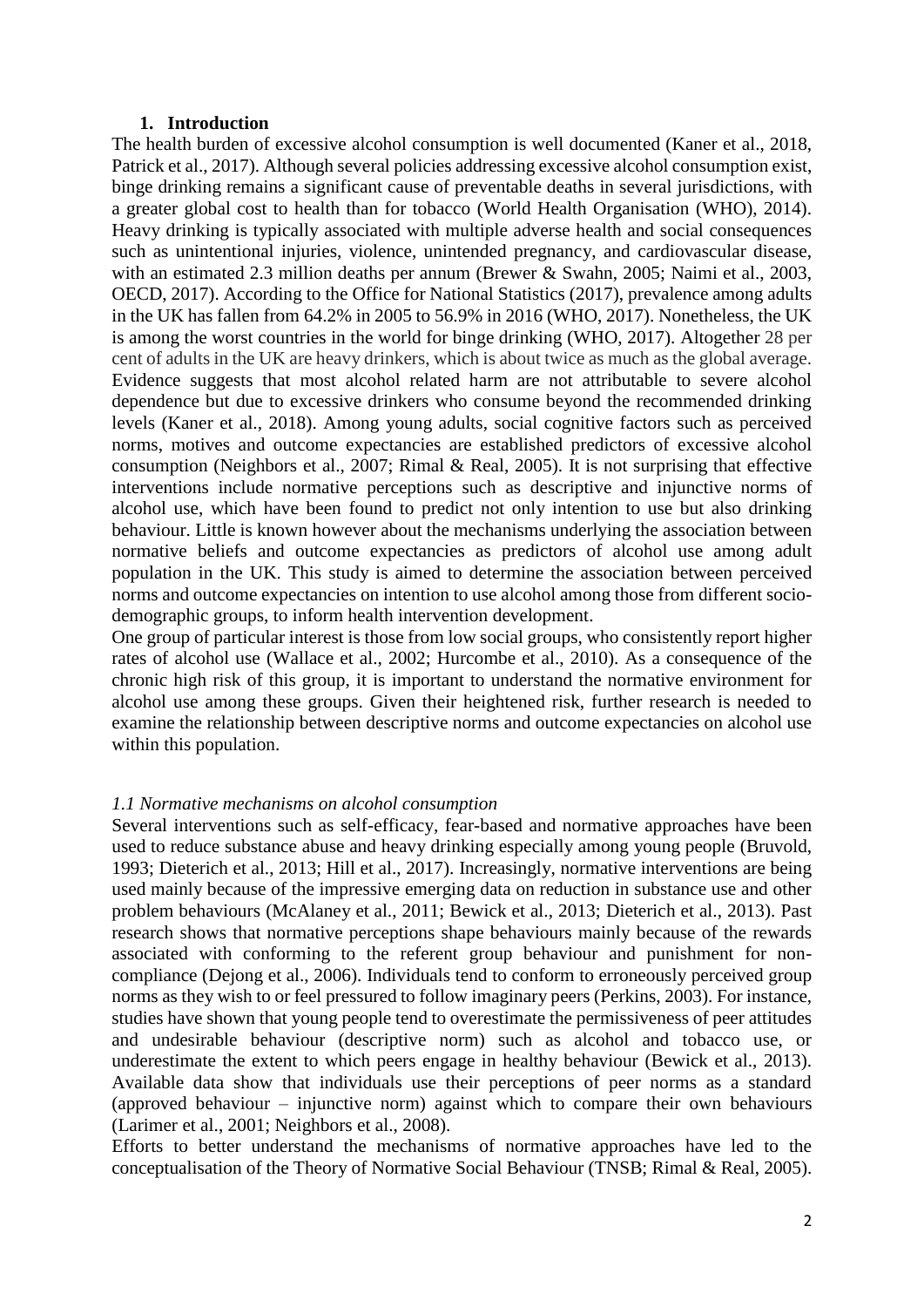The TNSB model suggests that influence of descriptive norms on behavioural intentions is moderated by injunctive norms, outcome expectancies and group identity. Rimal and Real (2005) defined outcome expectancies as beliefs that ones' behaviour will lead to a certain outcome. The authors noted that normative mechanisms might amplify the effects of descriptive norms on behaviours. Therefore, to understand the mechanism underlying heavy drinking, this study examines the effects of normative constructs (i.e. injunctive and descriptive norms) and outcome expectancies on adult alcohol use. We examine the effect of outcome expectancies rather than group identity on account that the former is a robust predictor of alcohol use than the later (Zamboanga et al., 2006). We propose that higher positive outcome expectancies will not only directly increase alcohol use but will also increase the relationship between descriptive norms and alcohol consumption, particularly among those from low social groups.

### *1.2 Outcome Expectancies*

### *1.2.1 Benefits to Self*

Rimal and Real (2005) proposed that three main aspects of outcome expectancies (i.e. benefits to the self, benefits to others, and anticipatory socialization), could moderate the relationship between descriptive norms and behavioural intentions (Rimal & Real, 2005). Benefits to self refer to the extent to which an individual perceives that a behaviour will lead to personal benefits. Research has found that alcohol use outcome expectancies of benefits to oneself include mood enhancement, relaxation, and stress reduction (Peele & Brodsky, 2000; Boys et al., 1999). Likewise, benefits to self has been found to moderate the relationship between descriptive norms and behavioural intentions to use alcohol (Rimal & Real, 2005).

### *1.2.2 Benefits to Others*

The extent to which individuals perceive that others benefit from the behaviour can also influence their behaviour. For instance, perceptions that there are high levels of descriptive norms may be understood as evidence that others are benefitting from the behaviour. Consequently, individuals may engage in the behaviour in order not to deprive themselves of the outcome benefits for themselves (Kahneman & Tversky, 1984). Evidence shows that benefits to others, which is derived from perceptions that other people are deriving the same benefits may influence individuals to act (e.g., to reduce stress or boredom). Additionally, perceptions of benefits to others have been found to influence intentions to use alcohol although this depended on removing benefits to self from the model. We did not include benefits to others in our study because this construct was empirically weak.

Based on the forgoing conceptualisation, we hypothesize that descriptive norms, injunctive norms and outcome expectancies (benefits to self and anticipatory socialisation) would be positively related to drinking intention, which in turn would affect alcohol consumption. In addition, we hypothesize that outcome expectancies and injunctive norms would moderate the relationship between descriptive norms and drinking intention, which in turn would affect alcohol consumption. Specifically, we propose that the effect of descriptive norms on drinking intention will be strongest for adults with high positive outcome expectancies for use, and as pro-drinking injunctive norms become greater (see fig 1).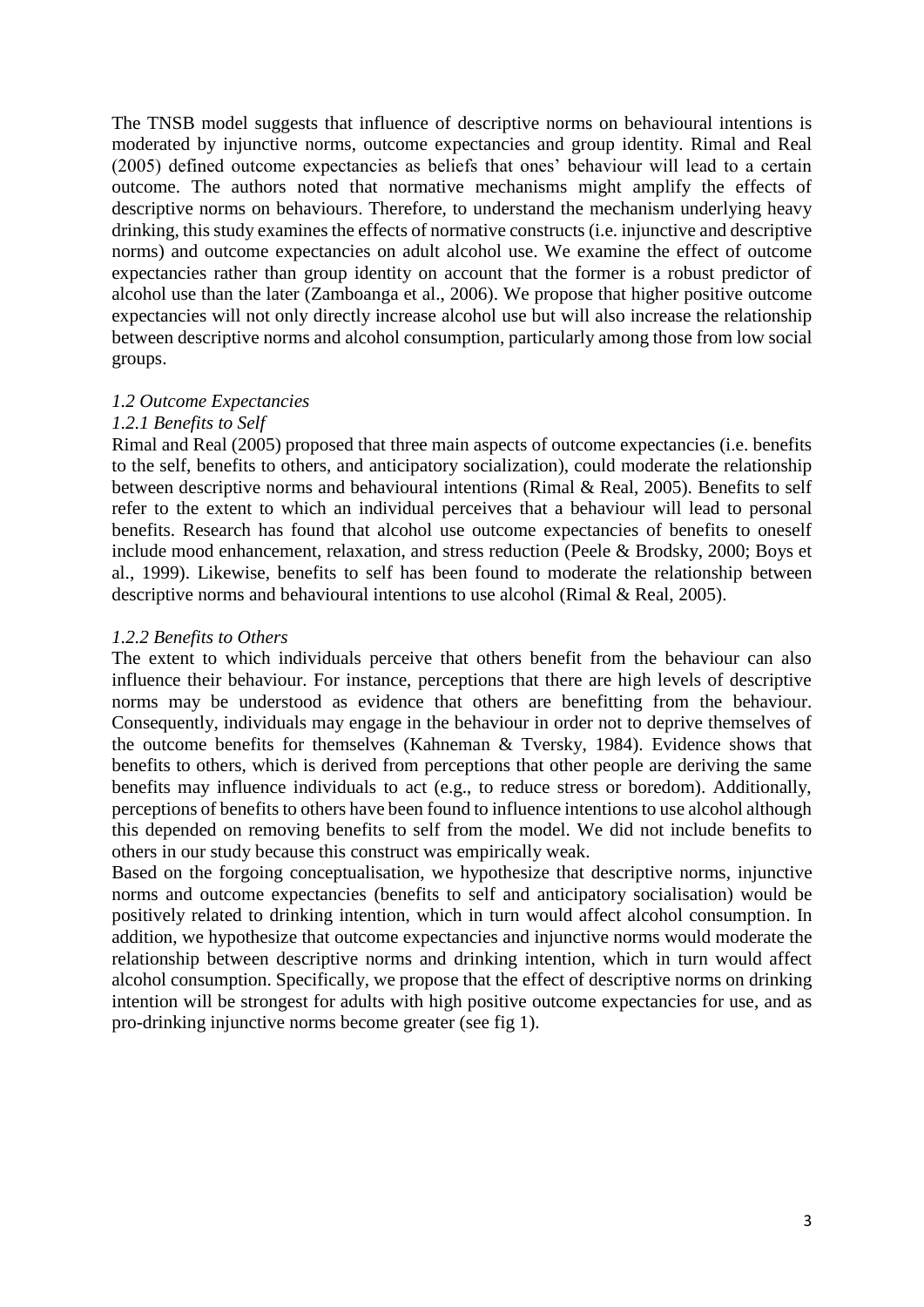

**Fig 1. Extended model of the theory of normative social behaviour**

# **2. Method**

## *2.1 Sample*

A non-probability convenience sample of 617 adult drinkers in the UK participated in an online survey. Participants were first phoned to seek their consent to take part in the study. Those who agreed to participate were emailed and asked to click on a web link to complete the questionnaire online. Upon completion, participants were asked to return the questionnaire by clicking on submit. To maintain anonymity, no personally identifiable questions were included in the survey instrument. The entire survey took approximately 15 minutes to complete. Of the 900 surveys emailed to participants, 617 (68.6%) were returned. The study was approved by the Research Ethics Board at the Nottingham Trent University.

## *2.2 Measures*

*Descriptive norms.* Participants' perception about the prevalence of alcohol consumption was measured using three questions. Respondents were asked to indicate how many drinks a friend consumes when he or she 'goes to a bar', 'has friends over to his or her apartment for drinks', and 'goes to a party'. All responses were recorded on a 5-point scale, ranging from zero drinks to more than six drinks. Descriptive norms for this construct was calculated as the average of the three responses, with Cronbach's alpha  $(\alpha) = .76$ .

*Injunctive norms*. Three questions asked participants the extent to which they think that their reference groups (closest friends, family members or work colleagues) will approve or disapprove of their excessive drinking, i.e. 'drinking until you get drunk' measured social approval. Responses ranged from strongly agree to strongly disagree. Injunctive norm was computed as the average of the three responses ( $\alpha = .74$ ).

*Perceived Benefits (to oneself)*. Using a 5-point Likert scale, four questions (drinking alcohol with work colleagues, friends and family members is rewarding, pleasurable, enjoyable, and fun) measured *benefits to oneself*  $(\alpha = .71)$ .

*Anticipatory socialization*. One question was used via 5-point Likert scale to measure the extent to which drinking alcohol is a way to socialize with others.

*Intention to use.* Three items were used to measure intention to consume alcohol with all items dichotomised to determine drinkers' intention to consume in a week or over a month.

*Alcohol use.* Three items measured participants' alcohol consumption. These were dichotomised to determine how often they drink alcohol, whether they have ever drunk more than 5 drinks in a sitting, and whether they think they drink too much.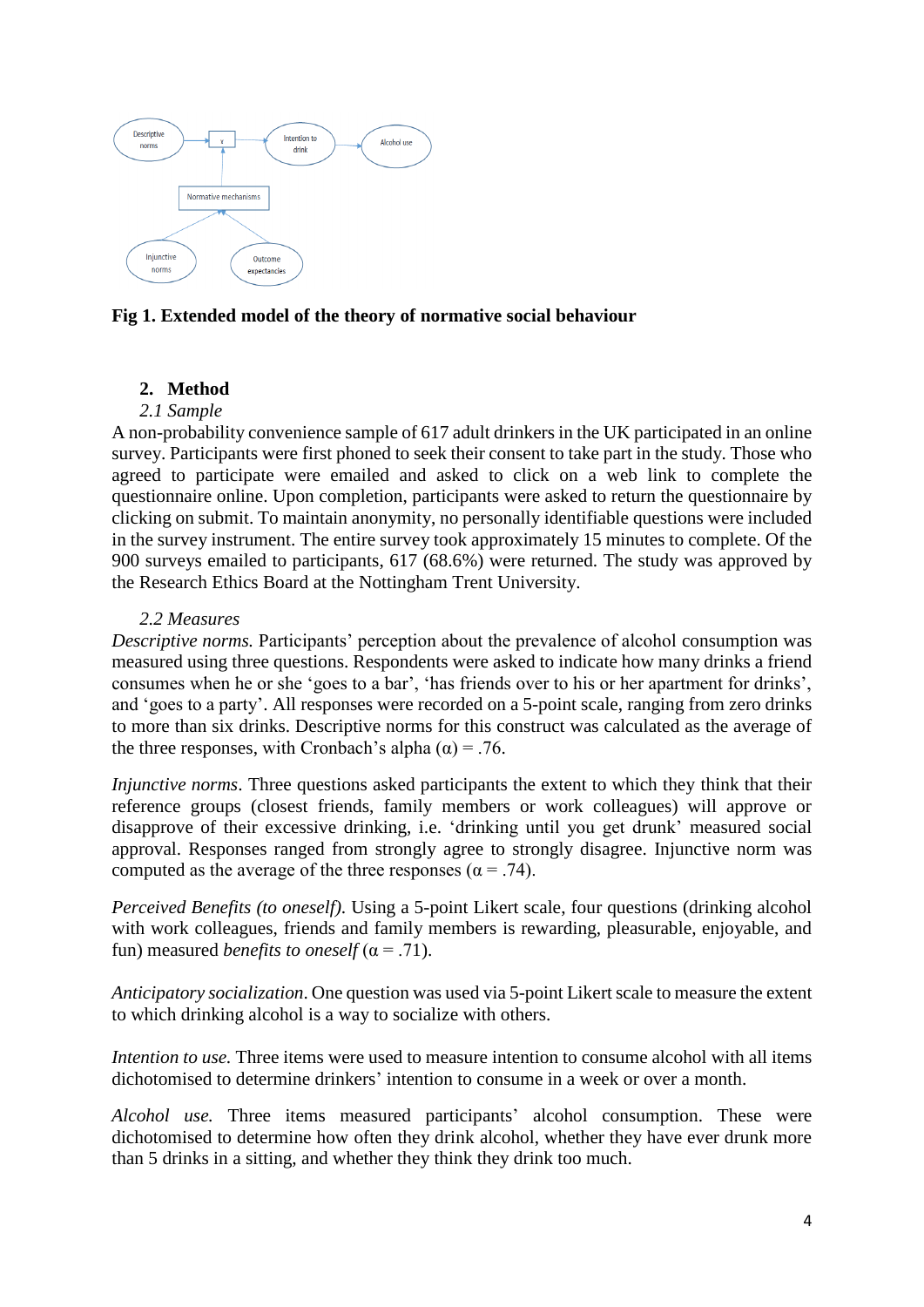*Covariates.* Control variables used were age, sex, ethnicity and education. We categorised age, ethnicity and education variables into binary variables to allow for multi-group analyses.

## *2.3 Analyses*

Descriptive statistics revealed sample distribution of key variables of interest. Normality among variables was found to be acceptable. Dichotomous variables were also considered appropriate for maximum likelihood estimation in structural equation modeling (SEM) as the split was < 90:10. Model fit was performed using comparative fit index (CFI), Tucker Lewis index (TLI), incremental fit index (IFI) and root mean square error of approximation (RMSEA) (Hoyle, 1995; Anderson & Gerbing, 1998). Values  $> 0.90$  on the CFI, TLI and IFI and  $< 0.06$ on the RMSEA indicate good fit (Hoyle, 1995). Prior to testing the structural models, the viability of our proposed model was tested using confirmatory factor analysis (Joreskog & Sorbom, 1997). This confirmed the overall fit of the measurement model which revealed good fit ( $\chi^2$  = 152.825, df =71, P < 0.001, CFI = 0.96, IFI = 0.96, TLI = 0.95, RMSEA = 0.043) in accordance with the usual conventions (Fornell & Larcker, 1981). Structural equation modeling tested the hypothesised model followed by invariance test which was performed via multi-group analyses to examine whether there were variations by level of education, ethnicity and age.

## **3. Results**

## *3.1 Descriptive statistics*

Preliminary analyses showed that sample distribution by gender was nearly balanced, with 52% females and 47% males. Just under half of the participants were aged 18 to 34 years. A third of adults thought that they engage in excessive drinking. The proportion of those who thought that they drink regularly were just over two-thirds whereas about a third were occasional drinkers. Majority of respondents, around three-quarters, said they most commonly drink with their partner, friends or family members. Most participants (i.e. just under two-thirds) indicated that their usual drink of choice was wine or cider. Around a third said their usual choice of drink was beer or ale.

Injunctive norms responses revealed that a little over 80% of participants thought their closest friends, family members, work colleagues and those whose opinion they value will approve of drinking until they get drunk. Descriptive norms responses depicted that around 60% thought that their friends drink more than six drinks when he or she 'goes to a bar', 'has friends over to his or her apartment for drinks' or 'goes to a party'. Overall, perceived benefits responses showed that about two-thirds thought drinking alcohol with work colleagues and friends is fun and rewarding. Approximately 30% said drinking alcohol with colleagues and friends is a way of socialising.

## *3.2 Reliability and SEM*

Reliability test was performed to examine internal consistency of the items used. Cronbach alpha of 0.71 or more were obtained for all the constructs. Convergent reliability (CR) and average variance extracted (AVE) were used to check construct reliabilities (Fornell & Larcker, 1981). The findings provided support for CR and AVE since the values obtained exceeded the recommended levels of 0.7 for CR and 0.5 for AVE. As shown in table 1, SEM analyses of the hypothesised model revealed that independent paths from perceived prevalence (PP),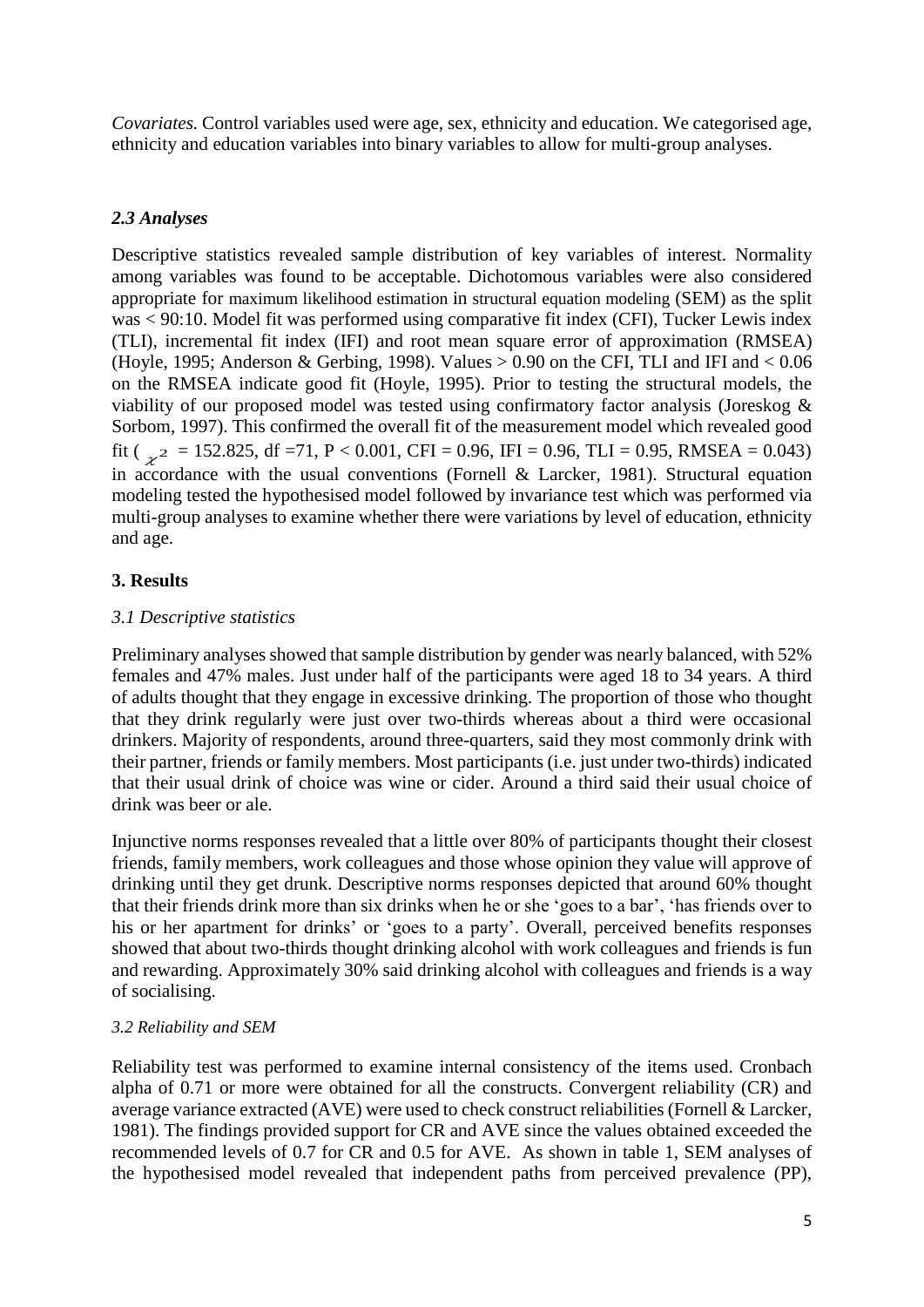perceived approval (PA) and perceived benefits (PB) significantly affected adults' intention to drink (PP (*B*) = .503, p-value < 0.001; PA(*B*) = .396, p-value < .0001; and PB (*B*) = .121, p-value < .031). More so, injunctive norms interacted with descriptive norms to increase intention to drink  $(B = .595, p-value = .01)$ . No significant associations were found between anticipatory socialisation and intention (AS  $(B) = .011$ , p-value > 0.5). Model fit indices showed good overall fit ( $\chi^2 = 3049.343$ , df = 230, p-value < 0.001, CFI = 0.93, IFI = 0.92, TLI = 0.94,  $RMSEA = 0.04$ ). Hence anticipatory socialisation was removed from the model in subsequent analyses.

|  | Table 1 Hypothesised model of normative influences on drinking intention and use |  |  |
|--|----------------------------------------------------------------------------------|--|--|
|  |                                                                                  |  |  |

| Paths                                                | <b>Standardised Regression</b><br>estimates | <b>P-value</b> |
|------------------------------------------------------|---------------------------------------------|----------------|
| Perceived Prevalence (PP) $\rightarrow$<br>Intent    | .503                                        | .001           |
| Perceived Approval (PA) $\rightarrow$<br>Intent      | .396                                        | .001           |
| Perceived Benefits (PB) $\rightarrow$<br>Intent      | .121                                        | .031           |
| Anticipatory Socialisation (AS) $\rightarrow$ Intent | .011                                        | .212           |
| Intent $\rightarrow$ Behaviour                       | .412                                        | .010           |
| $PP \times PA \rightarrow Intent$                    | .495                                        | .001           |
| $PP \times PB \rightarrow Intent$                    | .031                                        | .456           |

We found that perceived drinking prevalence explained about 8% of the variance in intention to consume alcohol after controlling for gender and age of consumption. Perceived approval explained 12% of the variance in intention to drink alcohol, and perceived benefits explained 7% of the variability in intention to drink alcohol. Overall, the inclusion of these normative mechanisms explained 37% of the variance in drinking intention. Thus, the addition of these mechanisms in our conceptualization of normative influences improved the predictive ability of our model. With the inclusion of these mechanisms, we were able to explain 53% of the variance in alcohol consumption.

Multi-group analysis examined the invariance of structural models by education, ethnicity and age respectively. Results of a chi-squared difference test ( $\Delta \chi^2 = 265.58$ , df=77, P < 0.01) by level of education indicated that the unconstrained model fit the data significantly better. This revealed that there are significant differences by education. Following this, an invariance test examined all path coefficients between groups. This showed further significant differences between the paths from perceived prevalence to intention to drink by education. Hence, those with low level of education are more likely to use alcohol than those with high education ( $\Delta z^2$  $= 177.87$ , df  $= 46$ ,  $P < 0.01$ ). Invariance test by age showed that the structural model revealed that perceived prevalence and perceived approval of younger people (aged 18-34 years) affected their intention to drink greater than their older counterparts ( $\Delta z^2$  = 117.14, df =32, pvalue < 0.01). Similarly, multi-group analysis performed by ethnicity showed chi-squared difference test ( $\Delta \chi^2 = 167.03$ , df =59, p-value < 0.01). This indicated that the unconstrained model fit the data significantly better. Further analysis by respective paths showed significant differences between the path from perceived prevalence to intention to drink. For all multigroup tests performed, none of the paths between intention to drink and consumption were significant.

## **4. Discussion**

Despite studies showing that normative influences can affect excessive alcohol use, the mechanisms underlying such influences on drinking intention and behaviour are not well documented (Rimal, 2008). We evaluated the extent to which the association between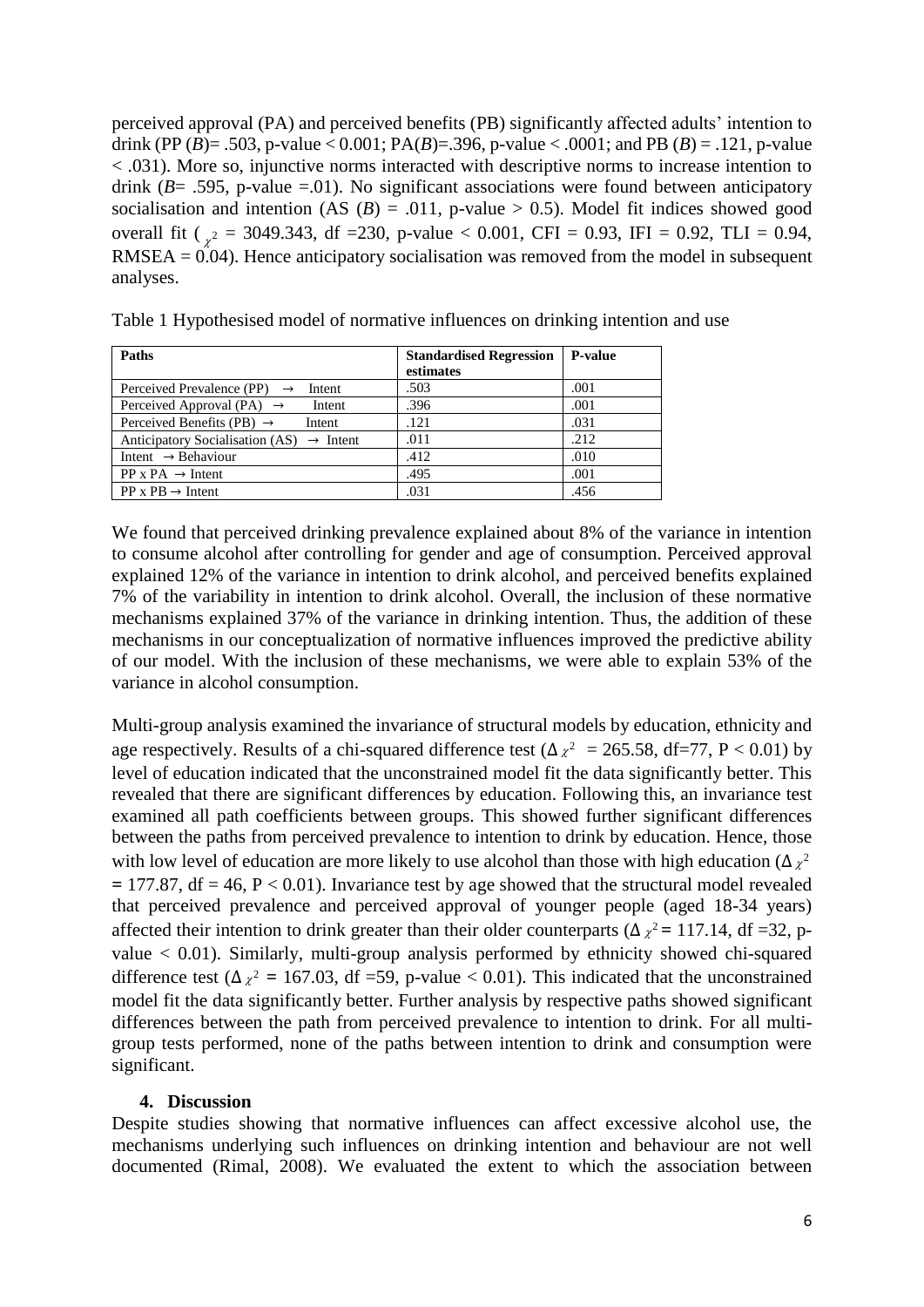descriptive norms and drinking intention, which might in turn affect alcohol use would be positively strengthened by injunctive norms and outcome expectancies. We found that independent paths from perceived prevalence and perceived approval significantly affected adults' intention to drink, and this in turn affected drinking behaviour. Our findings are consistent with previous research which suggests that individuals tend to conform to erroneously perceived group norms (Rimal et al., 2005; Larimer et al., 2004). Indeed, a significant strength of normative intervention is its utility in correcting pluralistic ignorance (i.e., misperceived norms that drinking in reference groups is greater than it is), and to effectively reduce deviant behaviours such as risky drinking (Perkins, 2003; Mahalik, Burns, & Syzdek, 2007). As such if appropriate measures are not in place, such beliefs can influence individuals' drinking intention and behaviour.

Our finding that perceived approval interacted with perceived prevalence to influence intention to drink suggests that an individual's drinking intentions will be strengthened if he or she perceived stronger approval by significant others. The results provide strong support for interventions with the goal of reducing risky drinking to employ both descriptive and injunctive norm strategies, as only few interventions have done so to date (Read & Carey, 2015). The effect of benefits to oneself was found to influence intentions to drink alcohol. Nonetheless, perceived socialisation had no effect on drinking intention. The findings suggest that perhaps adults who intend to consume alcohol believe that the benefits they derive from drinking are of greater importance to them than that obtained from socialising with others. The result gives credence to the literature on optimistic bias (Weinstein, 1989), which proposes that individuals tend to view themselves relative to others as being less vulnerable.

Other notable findings were socio-demographic variations. We found that those in the low education strata had greater perceived drinking prevalence which affected their intention to drink than those from high education group. Our finding suggests that the effects of perceptions of drinking prevalence on intention are stronger among those with low education than their counterparts with high education. We also found that those from Black and Asian backgrounds had greater perceptions of prevalence which led to positive intention to drink than their European, American and Australian counterparts. Although studies have shown higher drinking prevalence among Blacks and Asian groups, it is not clear why this is so. Further research is needed to unravel whether these groups are also from low income backgrounds. Finally, the study showed that perceptions of prevalence was stronger among younger populations (aged 18-34) which led to greater intentions to drink than their older counterparts. The findings seem to suggest that younger people are more prone to drink than older people, especially when they have greater perceptions of drinking prevalence.

Our study is not without caveats. Use of self-report drinking intention and consumption may be under-reported or over-reported if drinkers merely agree with the question asked. Hence the validity and reliability of these results may be questionable. Moreover, it was not possible to make causal inferences because cross-sectional data was used. Suffice to say that the survey was conducted in a country which has some form of drinking regulation and therefore perceptions of prevalence, approval and benefits to oneself may be even more higher in countries without any regulation.

## *4.1 Conclusion and implication*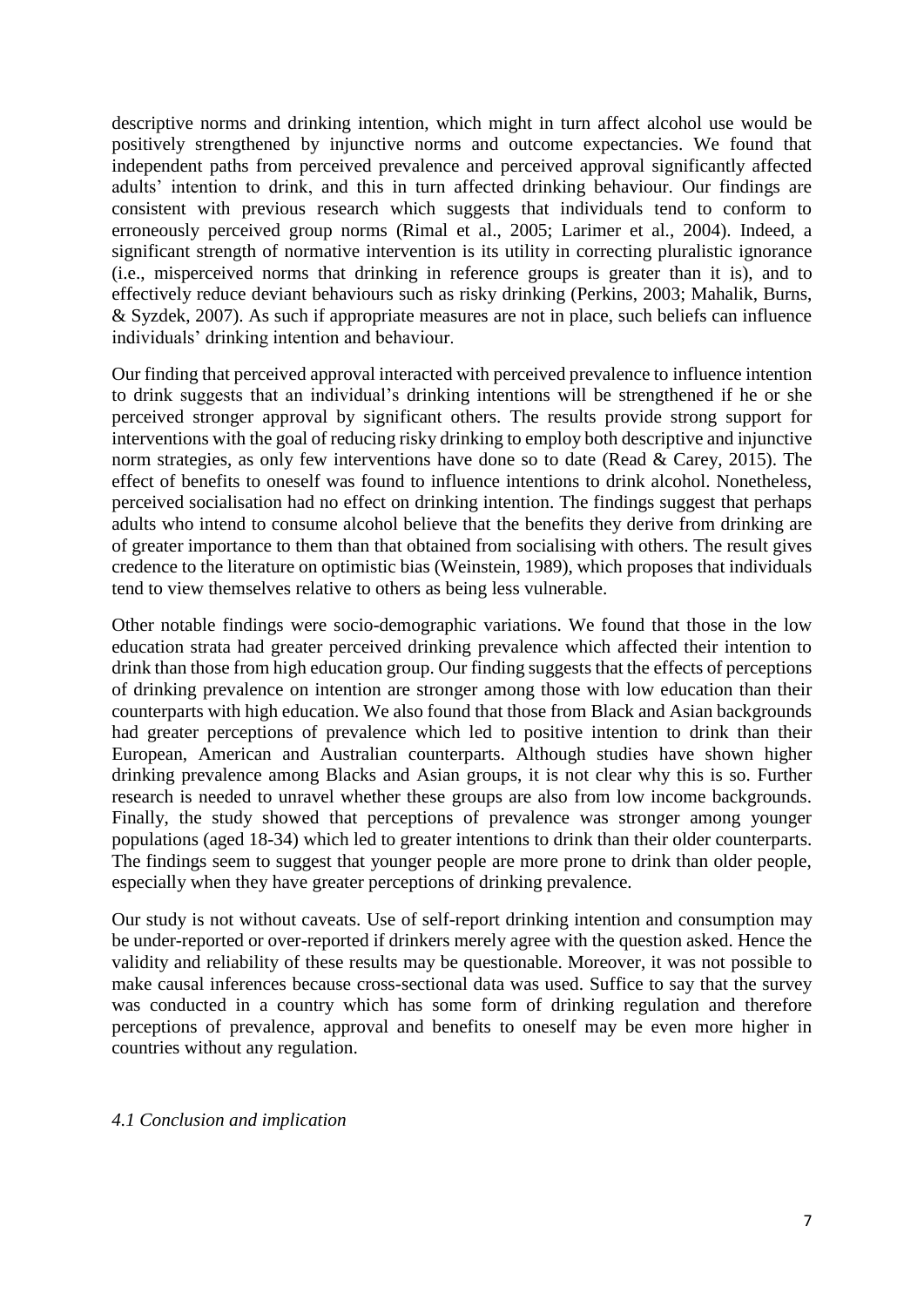Our results suggest that adults might be drinking excessively because of greater perceptions of prevalence and approval. Likewise, our findings that younger adults are more likely to drink because of heightened perceived prevalence show that significant others' drinking habits seem to have greater influence on them. Health messages that aim to encourage responsible drinking might benefit from incorporating messages that can disseminate a threefold message—that most adults (especially young adults) do not drink excessively, that their colleagues and family members do not approve of excessive drinking, and that most of them derive significant benefits from responsible drinking. Essentially, public health efforts that aim to make drinking more expensive to drink excessively should also consider rectifying normative misperceptions among younger people by designing programmes that employ the link between benefits to self, perceived prevalence, approval and drinking intention to improve adults' health.

It is worthy of note that our study supports the need for proper understanding of the factors that drive people to use alcohol, especially as this is a cross-sectional study. Cohort data is needed to inform health advocates and policy makers to develop requisite programmes to reduce heavy drinking. Nonetheless, interventions that are aimed at evaluating alcohol use patterns among individuals would benefit from including normative influences to help curtail drinking norms that drive excessive consumption. Given the significant influence of perceived benefits and normative perceptions on drinking intention reported in our study, campaigns should acknowledge adults' extant beliefs about benefits and drinking norms, and incorporate messages that can disseminate comprehensive messages to alter alcohol consumption.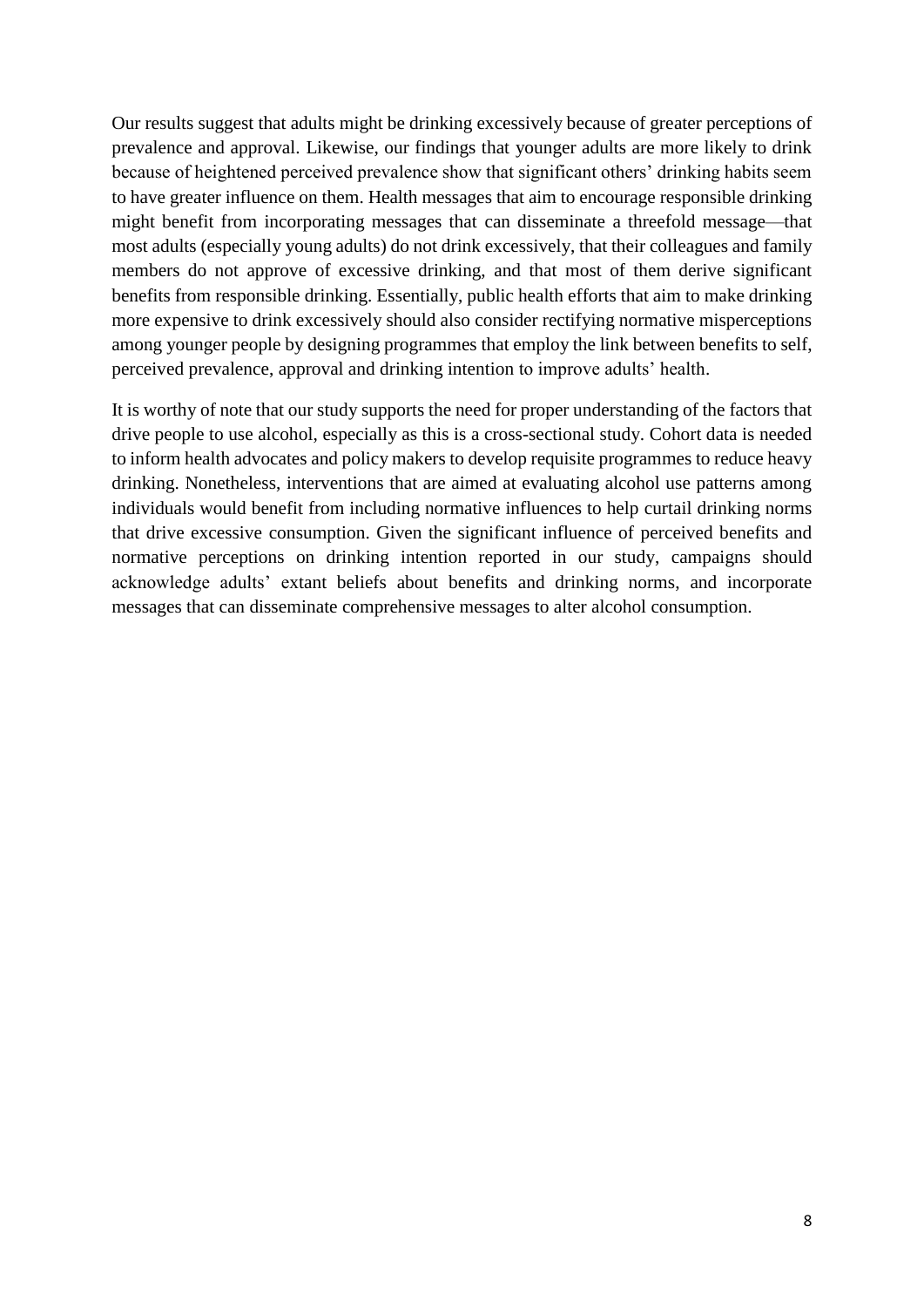### **References**

- Anderson, J.C., Gerbing, D.W., 1998. Structural equation modelling in practice: A review and recommended two-step approach. *Psychol Bull*; 103: 411–23.
- Baer, J.S., Kivlahan, D.R., Blume, A.W., McKnight, P., Marlatt, G.A., 2001. Brief intervention for heavy-drinking college students: 4-year follow-up and natural history. *American Journal of Public Health*;91(8):1310–16.
- Bewick, B.M., Bell, D., Crosby, S., Edlin, B., Keenan, S., Marshall, K., Savva, G., 2013. Promoting improvements in public health: Using a Social Norms Approach to reduce use of alcohol, tobacco and other drugs. *Drugs: Education, Prevention & Policy,* 20 (4), 322-330.
- Boys, A., Marsden, J., Griffiths, P., Fountain, J., Stillwell, G., Strang, J., 1999. Substance use among young people: The relationship between perceived functions and intentions. *Addiction, 94*, 1043–1050.
- Bruvold, W.H. 1993. A meta-analysis of adolescent smoking prevention programs. *American Journal of Public Health*, 83, 872-880.
- DeJong, W., Schneider, S., Towvim, L., Murphy, M. J., Doerr, E. E., Simonsen, N. R., et al., 2006. A multisite randomized trial of social norms marketing campaigns to reduce college student drinking. *Journal of Studies on Alcohol, 67*(6), 868–879.
- Dieterich, S.E., Stanley, L.R., Swaim, R.C., Beauvais, F., 2013. Outcome expectancies, descriptive norms, and alcohol use: American Indian and white adolescents. *Journal of Primary Prevention,* 34(4):209-19*.*
- Fornell, C., Larcker, D.F., 1981. Evaluating structural equation models with unobservable variables and measurement error: al-gebra and statistics. *J Market Res*; 18: 39–50.
- Hill, L.M., Moody, J., Gottfredson, N.C., Kajula, L.J., Pence, B.W., Go, V.F., Maman, S. 2017. Peer norms moderate the association between mental health and sexual risk behaviors among young men living in Dar es Salaam, Tanzania. *Social Science & Medicine*. 196, 77-85.
- Hoyle, R.H., 1995. Structural Equation Modeling: Concepts, Issues, and Applications. Thousand oaks, CA: Sage.
- Hurcombe, R., Bayley, M., Goodman, A. 2010. Ethnicity and alcohol: a review of the UK literature of evidence on drinking patterns among minority ethnic groups in the UK over the last 15 years and on service provision for this group. Available at: [http://www.jrf.org.uk/sites/files/jrf/ethnicity-alcohol-literature-review-summary.pdf.](http://www.jrf.org.uk/sites/files/jrf/ethnicity-alcohol-literature-review-summary.pdf)
- Joreskog, K.G., Sorbom, D., 1997. LISREL 8: A Guide to the Program and Applications. Chicago, IL: SPSS Inc.
- Kahneman, D., Tversky, A., 1984. Choices, values, and frames. *American Psychologist, 39*(4), 341–350.
- Kaner, E.F.S., Beyer, F.R., Muirhead, C., Campbell, F., Pienaar, E.D., Bertholet, N., Daeppen, J.B., Saunders, J.B., Burnand, B. 2018. Effectiveness of brief alcohol interventions in primary care populations. *Cochrane Database of Systematic Reviews*, 2: CD004148.
- Larimer, M.E., Turner, A.P., Anderson, B.K., Foder, J.S., Kilmer, J.R., Palmer, R.S., et al., 2001. Evaluating a brief alcohol intervention with fraternities. *Journal of Studies on Alcohol* 2001;62:370–380.
- Larimer, M. E., Turner, A. P., Mallett, K. A., Geisner, I. M. 2004. Predicting drinking behavior and alcohol-related problems among fraternity and sorority members: Examining the role of descriptive and injunctive norms. *Psychology of Addictive Behaviors*, 18(3), 203–212.
- Mahalik, J. R. Burns, S.M. Syzdek, M. 2007. Masculinity and perceived normative health